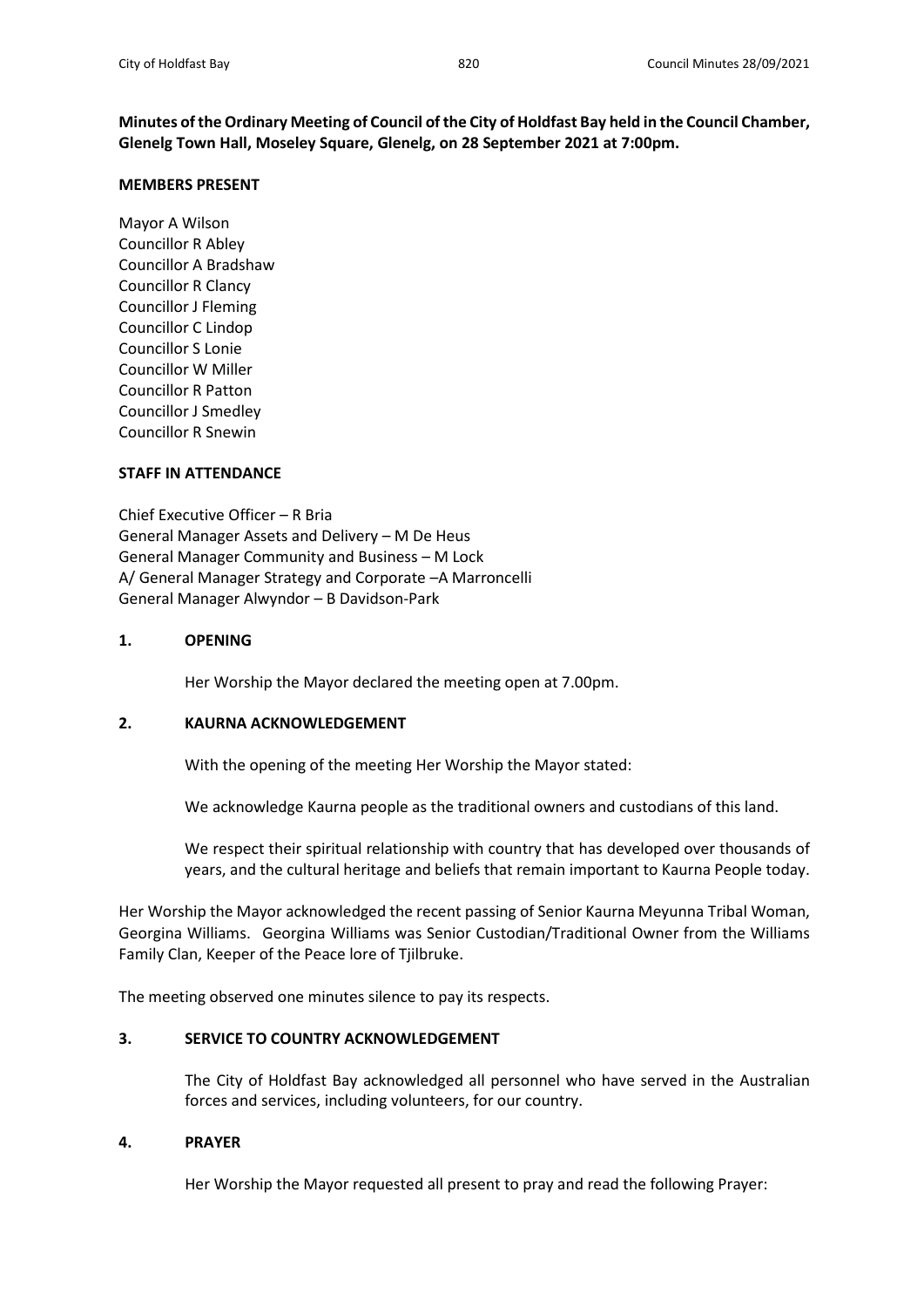Heavenly Father, we pray for your presence and guidance at our Council Meeting.

Grant us your wisdom and protect our integrity as we carry out the powers and responsibilities entrusted to us on behalf of the community that we serve.

## **5. APOLOGIES**

- 5.1 Apologies Received Nil
- 5.2 Absent Councillor P Chabrel (Leave of Absence)

# **6. ITEMS PRESENTED TO COUNCIL -** Nil

## **7. DECLARATION OF INTEREST**

Members were reminded to declare their interest before each item.

## **8. CONFIRMATION OF MINUTES**

## **Motion C280921/2417**

# **That the minutes of the Ordinary Meeting of Council held on 14 September 2021 be taken as read and confirmed.**

Moved Councillor Lonie, Seconded Councillor Patton **Carried Unanimously**

## **9. PUBLIC PRESENTATIONS**

- 9.1 **Petitions** Nil
- 9.2 **Presentation -** Nil
- 9.3 **Deputations -** Nil

# **10. QUESTIONS BY MEMBERS**

## 10.1 **Without Notice**

## 10.1.1 **Chapel Plaza/Hindmarsh Lane, Glenelg Seating**

Councillor Smedley asked a question in relation to the seating at the Chapel Plaza/Hindmarsh Lane, Glenelg works.

Chief Executive Officer took the question on notice.

## 10.1.2 **Chapel Plaza/Hindmarsh Lane, Glenelg Project**

Councillor Patton asked a question in relation to the Hindmarsh Lane works and what the anticipated completion date is.

Chief Executive Officer provided a response.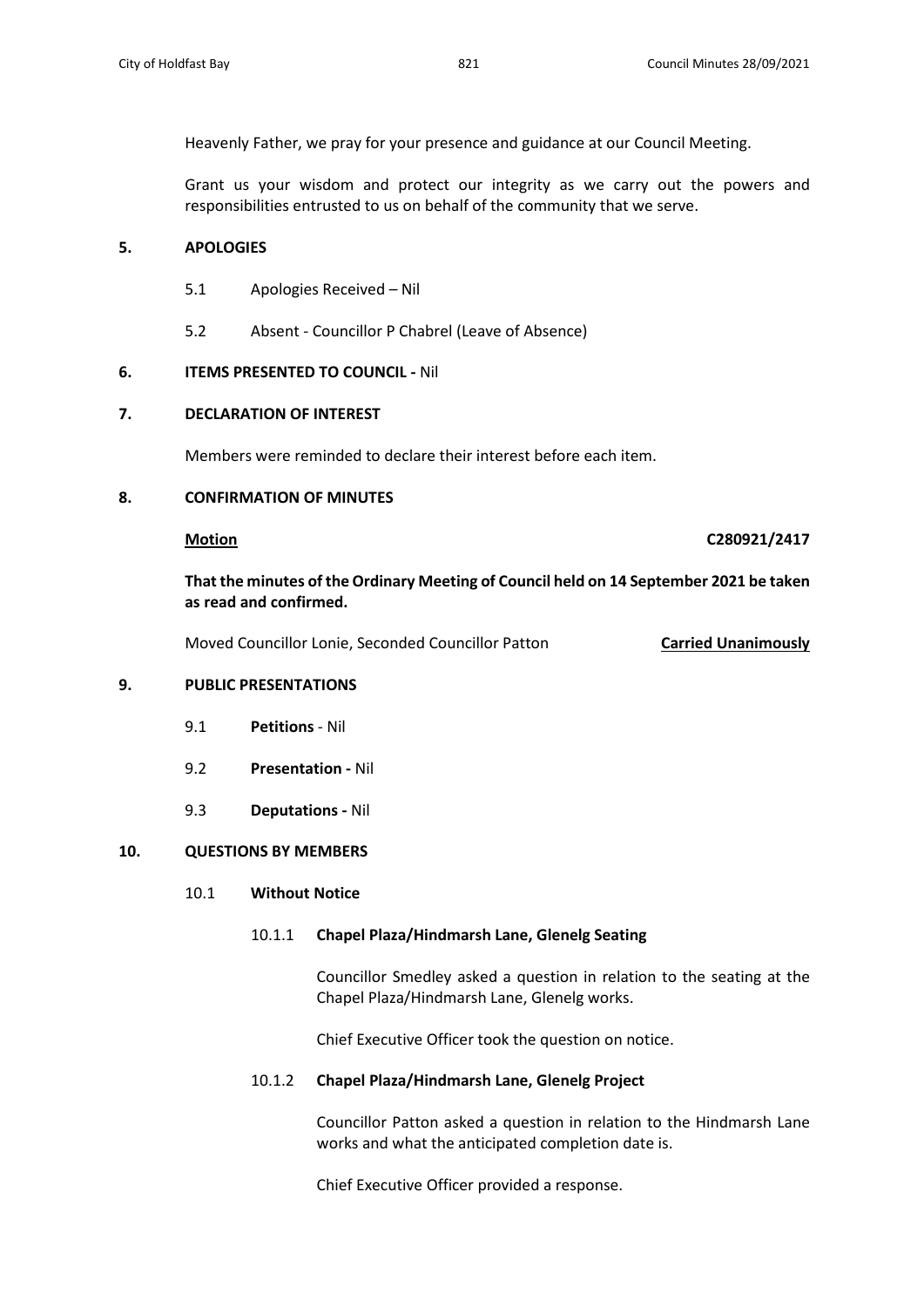#### 10.1.3 **Vandalism in the City**

Councillor Patton asked a question in relation to recent vandalism in the City.

General Manager Community and Business provided a response.

### 10.1.4 **Patawalonga Algae Bloom**

Councillor Smedley asked a question in relation to increasing algae bloom growing in the Patawalonga.

General Manager Assets and Delivery provided a response.

### 10.2 **On Notice**

10.2.1 **McAuley School** (Report No: 325/21)

Councillor Clancy asked the following questions:

**What Council funds have been spent and on what projects in the last two years?**

**The lease includes payments to be shared on a percentage basis. What percentage has the school paid to Council to cover it's percentage of the payments?**

#### **ANSWER – General Manager Assets and Delivery**

The McAuley School via the Catholic Church Endowment Society Inc (CCES) has a licence to use the Council owned Mawson Oval and facilities, subject to a joint use agreement. This agreement requires the McAuley School to maintain the facilities and for any capital works to be cost shared based on 56% payment by the CCES and 44% by Council. The agreements do allow for some variation to this.

Over the past few years, the agreed capital works have included a carpark (small extension of the school carpark into the Mawson Oval area) constructed as part of the site redevelopment and also upgrade of the tennis courts.

The tennis court upgrade is being constructed by Council contractors and is due for completion in the next few weeks and the CCES has agreed to pay its 56% proportion of \$95,200 upon completion. This amount was approved by Council on 9 April 2019.

The car park upgrade was constructed by the school and Council paid \$42,730 towards this in 2019.

In late 2020 some ball stop netting was installed at Council cost as residents on Wattle Avenue were affected by soccer balls and this was a non-school activity. The cost of this installation was \$12,858.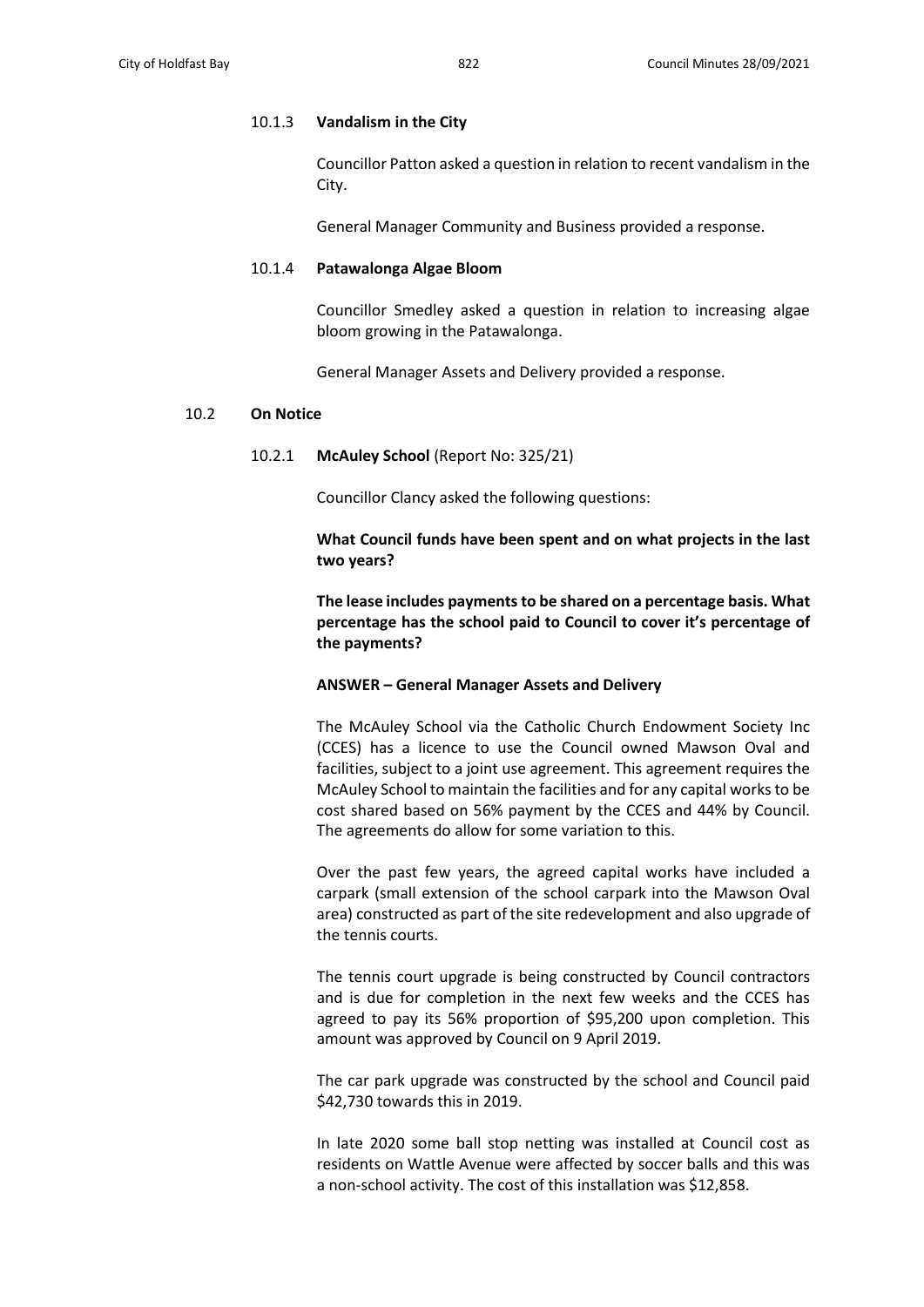### 10.2.2 **Agreements for the use of Mawson Oval** (Report No: 238/21)

Councillor Clancy asked the following questions:

**Which groups have agreements to use Mawson Oval?**

**How much do they pay and what times are they using it?**

**How much has been paid to council from rent received?**

**What times are available?**

**ANSWER - General Manager, Community and Business**

There are two groups which have agreements to use Mawson Oval as follows:

- 1. Council has a verbal agreement with Nicole Williams of Brighton Cricket Club (Juniors and Girls teams) to use Mawson Oval during the following times/dates:
	- trials Friday 17th Sept 4.30-6.00pm
	- training Wednesday evenings 5.00-6.00pm commencing 20th Sept, finishing on 23rd Feb
	- Games Friday evenings commencing 8th Oct (girl's games start at 5.30-7.30pm). They are all finished by Friday 25th Feb
	- games Sunday mornings 9.00-11.30am commencing 10th Oct, all finished by Sunday 27th Feb

No fees are payable pursuant to that verbal agreement.

2. Warradale Cricket Club (WCC) has an agreement with the Catholic Church Endowment Society Inc. to use the cricket pitch, cricket nets and a storage shed, as well as to access the toilets on the school grounds. This arrangement is long standing and has been in place for many years.

> WCC's use is during the school's designated hours and pays an annual hire fee (as at 1 October 2020) of \$1,350 plus GST increasing annually by CPI.

#### **11. MEMBER'S ACTIVITY REPORTS –** Nil

### **12. MOTIONS ON NOTICE**

12.1 **Motion on Notice – Trial Parklet Installation - Councillor Miller** (Report No: 321/21)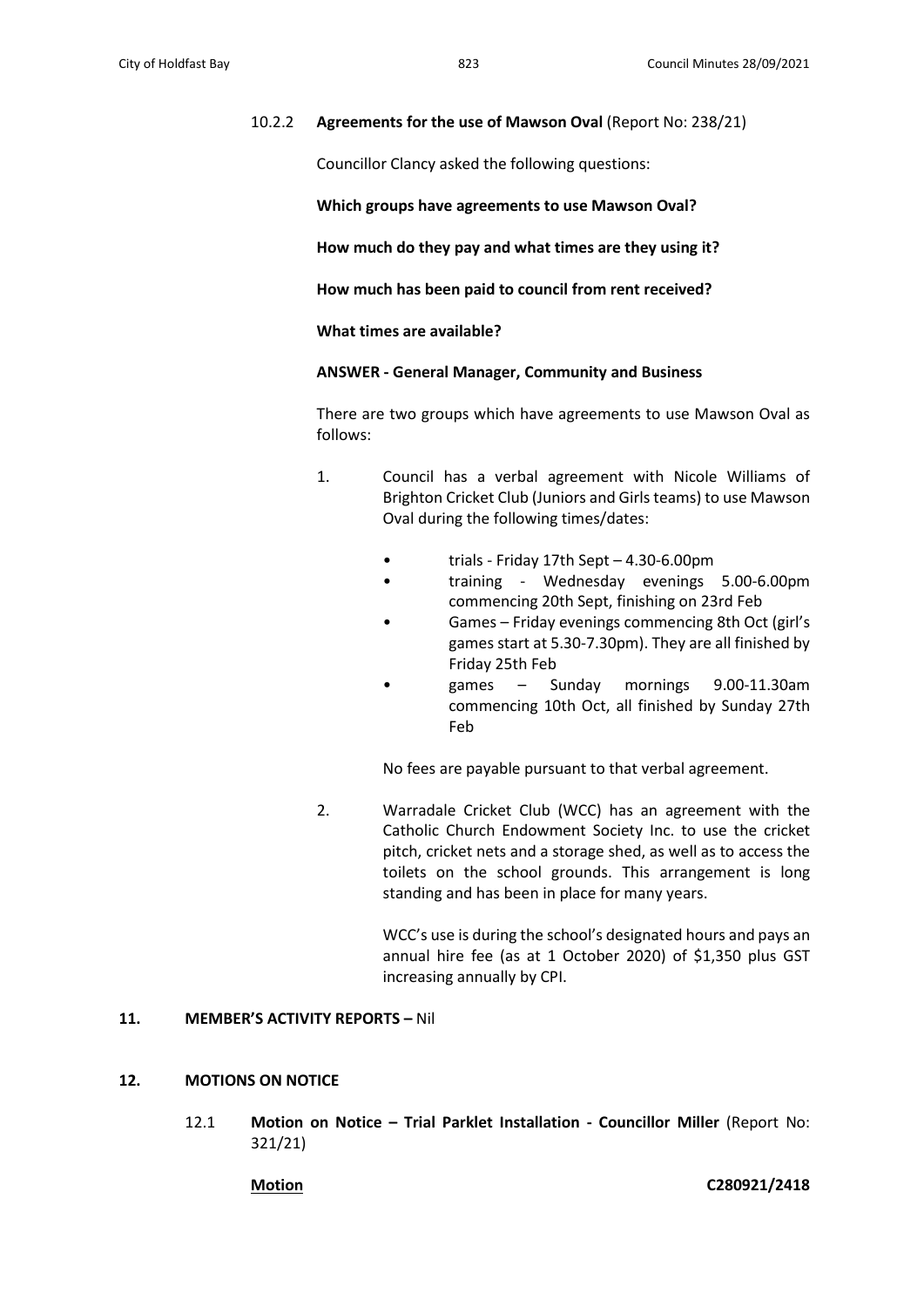Councillor Miller proposed the following motion:

- **1. bring to Council a report identifying the feasibility and suitability of parklet installations within the City of Holdfast Bay with particular reference to the Jetty Road Glenelg Precinct; and**
- **2. bring back recommendations for the installation of parklets for a trial period if deemed suitable.**

Moved Councillor Miller, Seconded Councillor Smedley **Carried Unanimously**

### **BACKGROUND**

With the recent installation of parklet outdoor dining on Jetty Road due to the Chapel Plaza / Hindmarsh Lane development, it is worthwhile for Council to look into utilising them further as other Councils have done to great effect.

The Jetty Road Mainstreet Committee has recently been engaged on this matter and have indicated support for this initiative. As the Jetty Road Masterplan continues to move forward we should look in to adding parklets to increase vibrant aesthetics and outdoor dining opportunities.

12.2 **Motion on Notice - Request for attendance at EM Forum 3# Leadership – Lessons for the Future – Councillor Lindop** (Report No: 322/21)

**Motion C280921/2419**

Councillor Lindop proposed the following motion:

**In accordance with the Elected Member Training and Development Policy, Council approve for Councillor Lindop to attend the LGA training 'EM Forum #3 Leadership – Lessons for the Future' at LG House, 148 Frome Street, Adelaide on 24 November 2021.**

Moved Councillor Snewin, Seconded Councillor Lonie **Carried**

# **BACKGROUND**

I would appreciate the support of the Council to attend the LGA training 'EM Forum #3 Leadership – Lessons for the Future' at LG House, 148 Frome Street, Adelaide on 24 November 2021.

Council is required to approve my attendance in accordance with clause 2.9 of the Elected Member Training and Development Policy. The cost to attend is \$385.

This is an opportunity to learn and to help gain better understanding, reflecting on personal leadership skills with peers. The workshop is focused on discovering new perspectives, shaping direction and developing better interpersonal skills. I would appreciate the Council's support to attend.

12.3 **Motion on Notice - Code of Practice - Meeting Procedures - Councillor Clancy**  (Report No: 327/21)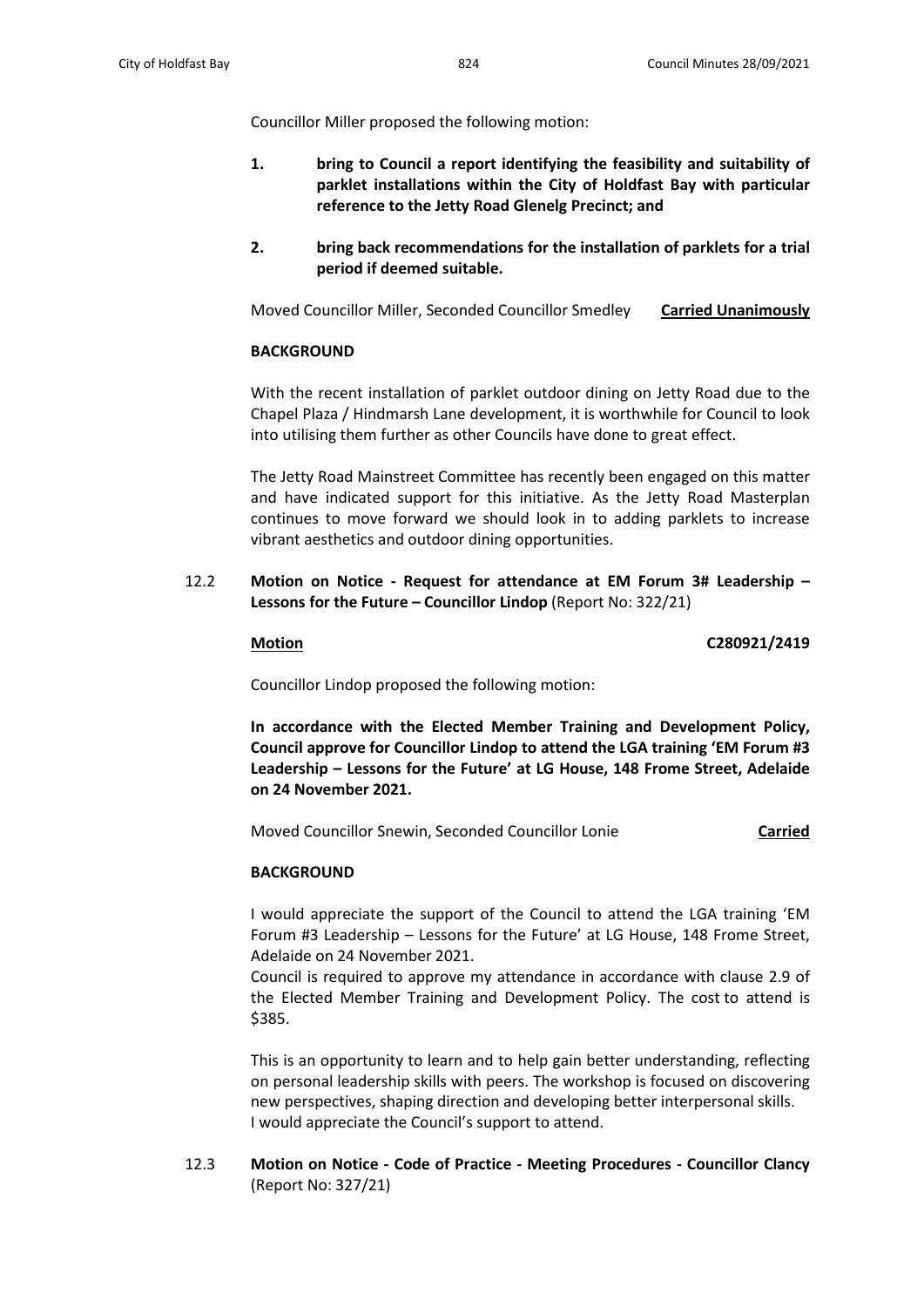Councillor Clancy proposed the following motion:

#### **Motion C280921/2420**

**That the Code of Practice – Meeting Procedures be amended to include that mobile phones may not be used during a Council workshop by members or Council Officers for non-Council or non-emergency use.**

Moved Councillor Clancy Seconded Councillor Bradshaw **Carried Unanimously**

### **BACKGROUND**

It is disrespectful to those who put so much work into their presentations. Information is missed which is a lost opportunity to learn new information or refresh your memory.

At many events people are asked to turn off their phones. We at Holdfast Bay should do the same.

### **13. ADJOURNED MATTER -** Nil

## **14. REPORTS OF MANAGEMENT COMMITTEES AND SUBSIDIARIES**

14.1 **Draft Minutes – Alwyndor Management Committee - 26 August 2021** (Report No: 320/21)

> The draft minutes of the Alwyndor Management Committee meeting held on 26 August 2021 were provided for information.

#### **Motion C280921/2421**

**1. That the draft minutes of the Alwyndor Management Committee meeting held on 26 August 2021 be noted.**

#### **RETAIN IN CONFIDENCE - Section 91(7) Order**

**2. That having considered Attachment 2 to Report No: 320/21 Draft Minutes – Alwyndor Management Committee – 26 August 2021 in confidence under section 90(2) and (3)(b) of the** *Local Government Act 1999***, the Council, pursuant to section 91(7) of the Act orders that Attachments 1 and 2 be retained in confidence for a period of 24 months and that this order be reviewed every 12 months.**

Moved Councillor Lonie, Seconded Councillor Snewin **Carried Unanimously**

## **15. REPORTS BY OFFICERS**

15.1 **Items in Brief** (Report No: 317/21))

These items were presented for the information of Members.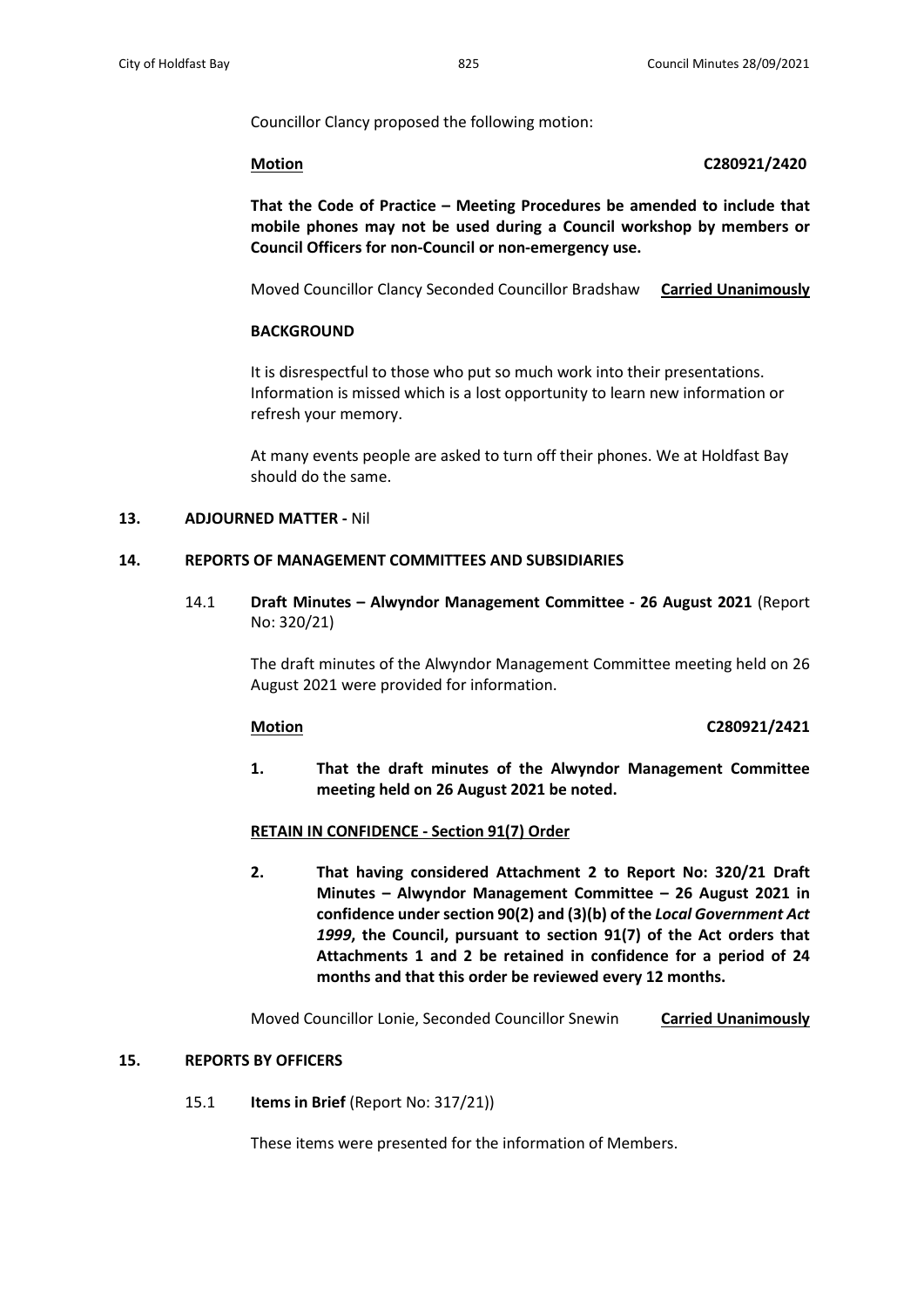After noting the report any items of interest were discussed and, if required, further motions proposed.

## **Motion C280921/2422**

**That the following items be noted and items of interest discussed:** 

- **1. A non-clinical, community based mental health support pilot in southern Adelaide**
- **2. Condolences received for the passing of Councillor Bouchee**
- **3. Film Screening - I'm not a Runner by Anna Liptak**

Moved Councillor Lindop, Seconded Councillor Abley **Carried Unanimously**

# 15.2 **Monthly Financial Report – 31 August 2021** (Report No: 319/21)

Attached were financial reports as at 31 August 2021. They comprised a Funds Statement and a Capital Expenditure Report for Council's municipal activities and Alwyndor Aged Care. The adjusted forecast budget included the carried forward amount as approved by Council 24 August 2021.

No changes to Municipal budgets were recommended at this time, but the report highlighted items that showed a material variance from the year to date budget. The report also detailed decisions made by Council that will affect the budget and will be included in the first quarterly budget review due in October.

Alwyndor required a capital expenditure budget amount of \$190,508 to be carried forward from 2020/21 to 2021/22 to finalise projects not completed at 30 June 2021.

# **Motion C280921/2423**

**That Council receives the financial reports and budget update for the 2 months to 31 August 2021 and notes:**

- **• no change to the Municipal activities 2021/22 budget forecast other than the approved carried forward budgets;**
- **• that Council approved 2021/22 budget variations will be included in the first budget update as at 30 September 2021; and**
- **• Alwyndor Aged Care carry forward capital expenditure of \$190,508 from the 2020/21 budget to the 2021/22 budget for the completion of existing projects.**

Moved Councillor Smedley, Seconded Councillor Snewin **Carried Unanimously**

# 15.3 **Internal Audit Policy and Procedure** (Report No: 300/21)

In June 2021, Council's Internal Auditor, Galpins, submitted an Internal Audit Report – Recommendations Follow Up, which assessed the control environment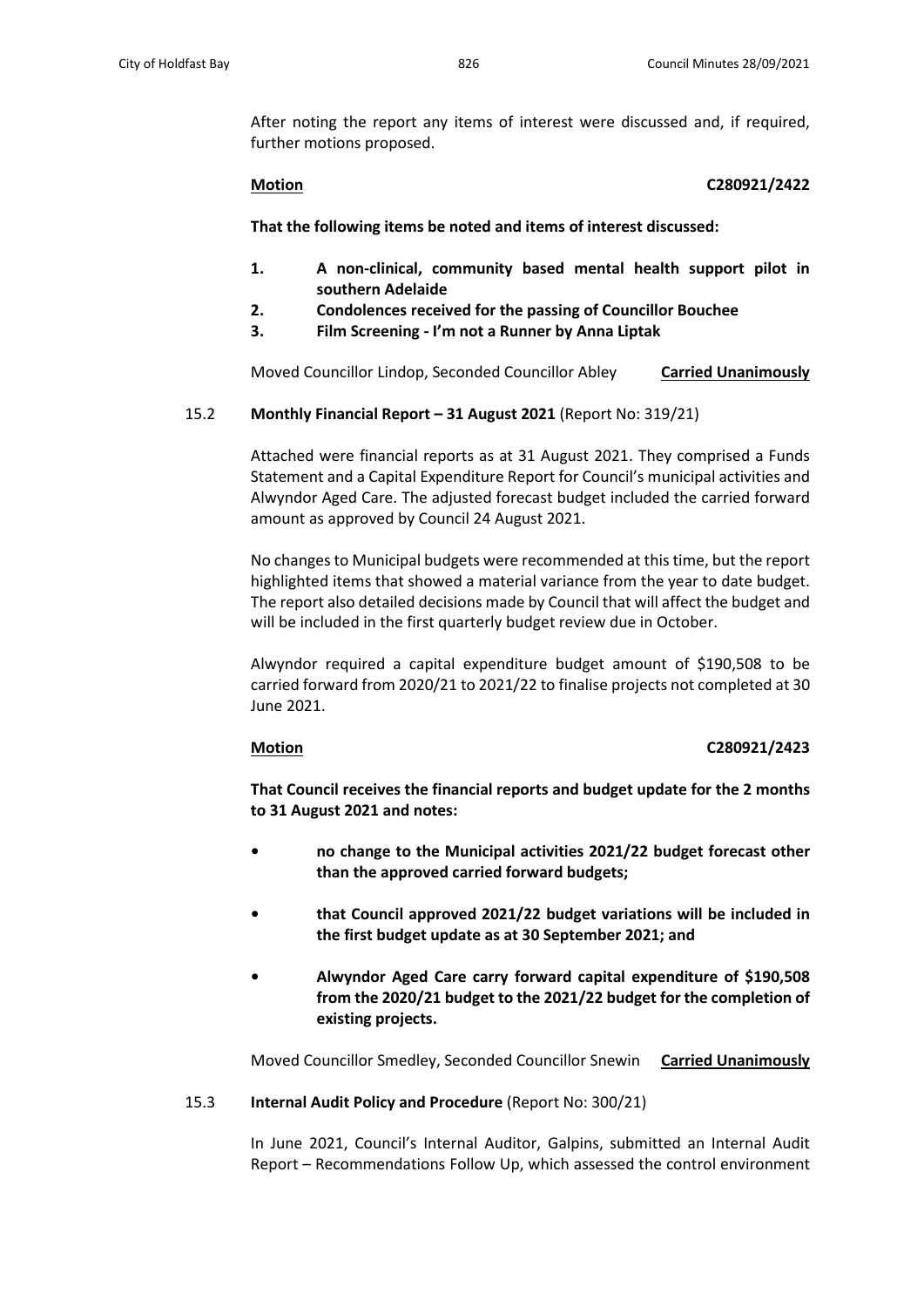in place to ensure the implementation of previous audit recommendations (the Report).

The Report made a number of recommendations to improve the oversight of the Internal Audit function. In response to the recommendations made, a policy and procedure were drafted and internal roles and responsibilities were clarified.

The Audit Committee considered the Report, policy and procedure and resolved to support the Internal Audit Policy and Internal Audit Procedure to be submitted to Council for approval.

## **Motion C280921/2424**

## **That Council approves the Internal Audit Policy.**

Moved Councillor Smedley, Seconded Councillor Snewin **Carried Unanimously**

# 15.4 **Holdfast Bay Bowls and Croquet Club Incorporated – Grant of Sublease** (Report No: 312/21)

The Holdfast Bay Bowls and Croquet Club Incorporated (Club) has a lease over the facility located at 583 Anzac Highway Glenelg North (Premises) for a term of ten (10) years commencing on 1 July 2012 and expiring on 30 June 2022 (Headlease). Pursuant to clause 2.5.3 of the Headlease, the Club is not entitled to sublease the Premises (or any part thereof) without first obtaining Council's consent (as landowner and headlessor).

On 28 February 2017, Council resolved to permit the Club to sublease that portion of the Premises delineated and hatched in red on the plan annexed hereto as Attachment 1 (Subleased Area) to Bowls SA Incorporated (Bowls SA) for the purpose of a bowling club and associated activities for a term of three (3) years commencing on 1 June 2017 and expiring on 31 May 2020 (Original Sublease) (Resolution No. C280217/694).

The Original Sublease expired on 31 May 2020 and the Club is seeking Council's consent to enter into a new sublease with Bowls SA for a further term of two (2) years and twenty nine (29) days commencing on 1 June 2020 and expiring on 29 June 2022 (being the penultimate day of the Headlease).

## **Motion C280921/2425**

# **That Council:**

- **1. approves a new sublease between The Holdfast Bay Bowls and Croquet Club Incorporated (as Sublessor) and Bowls SA Incorporated (as Sublessee) in respect of the area delineated in red on the plan annexed hereto as Attachment 1 for a term of two (2) years and twenty nine (29) days commencing on 1 June 2020 and expiring on 29 June 2022 and otherwise on the terms and conditions detailed in Table 1 herein;**
- **2. considers recommendation 1 above is subject to and conditional upon the rent payable by the Holdfast Bay Bowls and Croquet Club**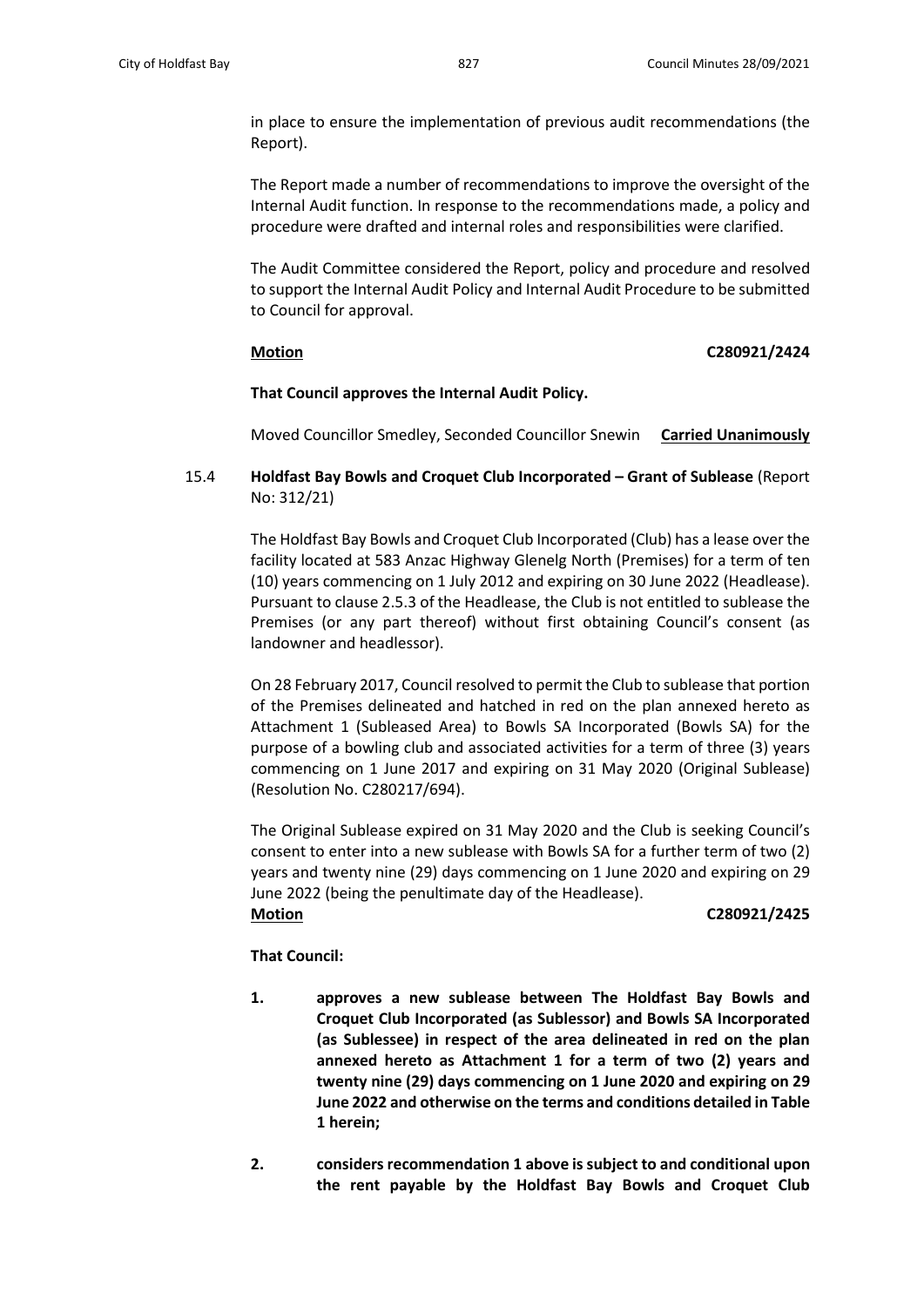**Incorporated to Council pursuant to the Headlease being increased from to \$3,055.80 per annum to \$8,449.14 as outlined in Option 2 from the date hereof with the rent to be increased thereafter by CPI; and**

**3. that the Mayor and Chief Executive Officer be authorised to execute and seal any documents required to give effect to the proposed sublease and the variation of the rent payable under the Headlease.**

Moved Councillor Patton, Seconded Councillor Smedley **Carried Unanimously**

15.5 **Former Buffalo Site Revitalisation – Engagement Results & Tram Condition Assessment** (Report No: 316/21)

> Two high level concept designs for the former Buffalo site were presented to the relevant stakeholders and the wider community during May and June 2021. The results of this engagement were provided in this report. A condition assessment was also undertaken of the tram for the former Buffalo site. It was recommended that a final concept is developed based on community and stakeholder feedback with consideration of the condition assessment. Therefore it was recommended to exclude the tram from the final concept. Once a concept has been finalised, a high level cost estimate will be undertaken and will be tabled at a future Council meeting for approval.

# **Motion C280921/2426**

## **That Council:**

- **1. notes the Phase 2 Engagement Summary Report regarding community consultation on the two concepts for the former Buffalo site;**
- **2. notes that Option 1 is the preferred concept with some alterations based on feedback;**
- **3. approves Administration to proceed with the finalisation of a concept design based on Option 1 which excludes the tram; and**
- **4. notes a report will be tabled with Council with options for Tram relocation.**

Moved Councillor Abley, Seconded Councillor Patton **Carried Unanimously**

15.6 **2021-21 Annual Review of Investments** (Report No: 318/21)

Section 140 of the *Local Government Act 1999* (the Act) requires Council to review the performance of its investments on an annual basis. This report explained the process for investing funds, amount of funds invested during 2020-21, average interest rate earned and investment performance against budget for Council's municipal activities and Alwyndor Aged Care.

**Motion C280921/2427**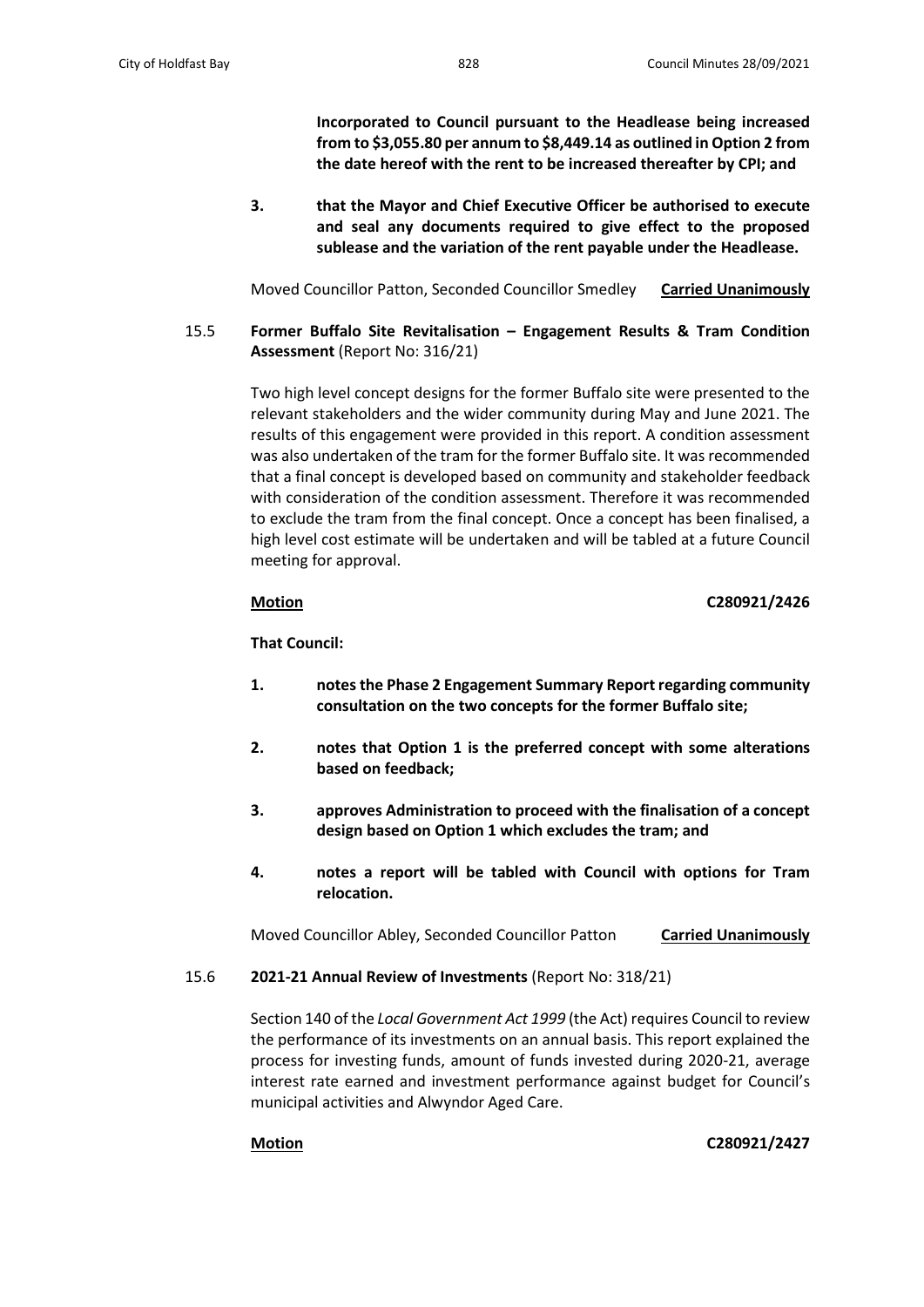**That Council receive and note this report comprising a performance review of 2020-21 investments, as required under Section 140 of the** *Local Government Act 1999***.**

Moved Councillor Snewin, Seconded Councillor Smedley **Carried Unanimously**

# 15.7 **Application to be Joined to Appeal** (Report No: 324/21**)**

Following the decision by the State Commission Assessment Panel (SCAP) to refuse consent to a development application involving a 13 storey apartment building located at 21-25 South Esplanade, Glenelg, the developer has lodged an appeal against that decision in the Environment, Resources and Development (ERD) Court. Having submitted a representation at the time of the assessment, this report recommended that Council formally apply to be joined to the appeal as a means to reserve its rights to remain involved in the discussion on any compromise proposals that might be put forward by the developer to the SCAP as a means to resolve the appeal. This report sought a resolution from Council to make an application to the ERD Court for Council to be joined to the appeal for the reasons expressed in its previous resolution on the matter.

## **Motion C280921/2428**

**That Council:**

- **1. authorise the preparation and lodgement of an interlocutory application with the Environment, Resources and Development Court pursuant to section 17(1) of the** *Environment, Resources and Development Court Act 1993* **for the City of Holdfast Bay to be joined as a party to an appeal in relation to ERD-21-000117 for the demolition of existing structures including local heritage places and construction of a 13 storey residential flat building with associated basement car parking and porte cochere on the land at 21-25 South Esplanade, Glenelg in Development Application Number 110/M019/21 lodged with the State Commission Assessment Panel ('SCAP').**
- **2. seeks to be joined as a party to the proceedings outlined in Part 1 of this resolution, pursuant to section 17(1) of the** *Environment, Resources and Development Court Act 1993* **on the basis that:**
	- **a. the Proposed Development is adjacent to the Council Land;**
	- **b. the Council Land is available for enjoyment of the general public;**
	- **c. the Council considers that the Council Land will be negatively impacted should the Proposed Development be approved; and**
	- **d. in addition to the reasons for refusal given by SCAP, if permitted to join the proceedings the Council will be submitting that the Application should be refused, and calling expert evidence in support, on the following grounds:**
		- **i. the height, size and scale of the Proposed Development is excessive, and is contrary to the**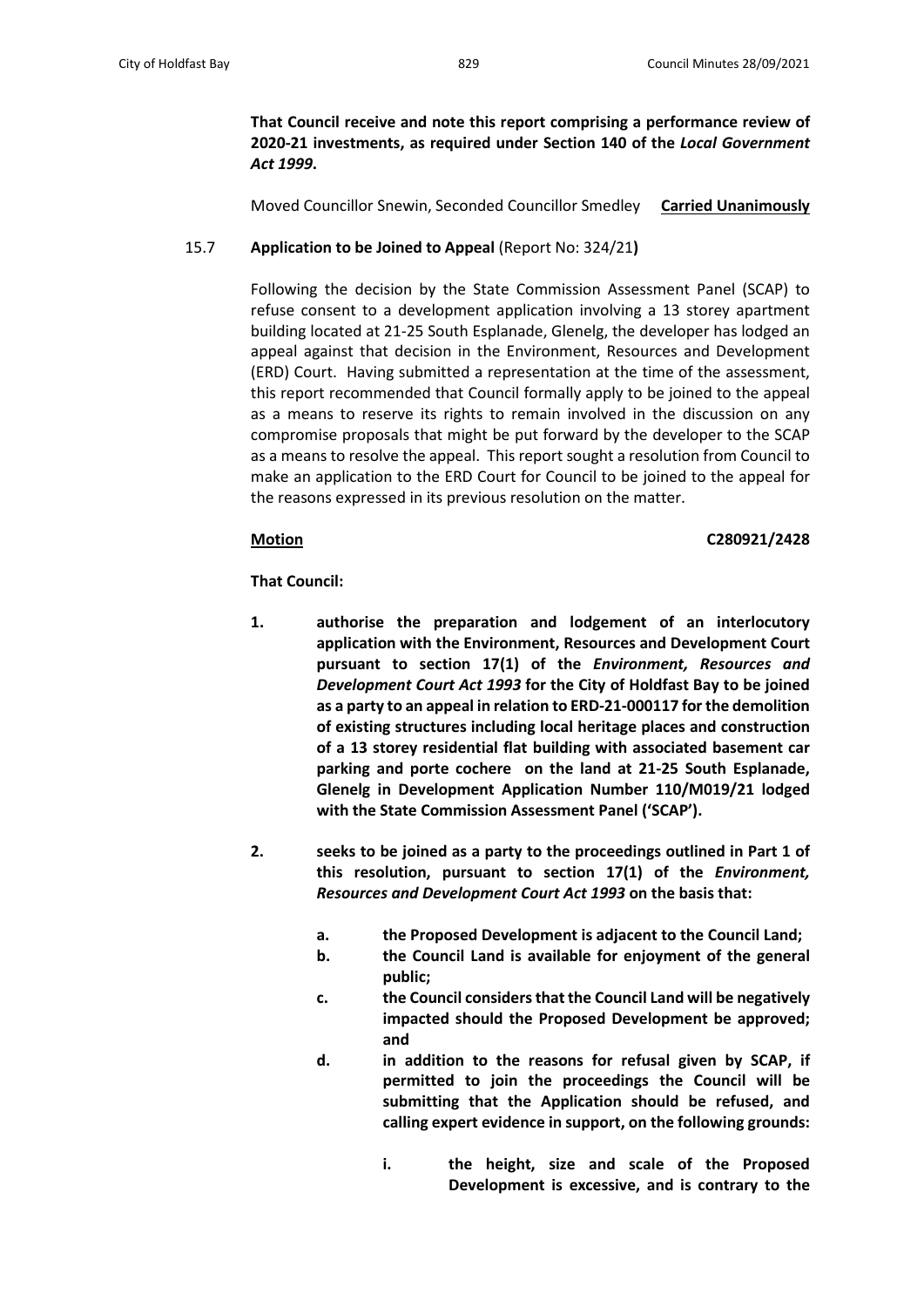**provisions of the Development Plan (see, for example, the Desired Character Statements for the Urban Glenelg Policy Area 15 ('Policy Area 15'); Precinct 4 Five Storey Precinct ('Precinct 4') of Policy Area 15; and Principle of Development Control ('PDC') 19 of Policy Area 15, all in the Residential High Density Zone ('the Zone')) and general character of the locality (and particularly Pier Street);**

- **ii. the Proposed Development has a negative visual impact on the amenity of residential properties located to the east and south of the site;**
- **iii. the scale of the Proposed Development negatively impacts on the outlook from, and quality of, the public realm, contrary to the provisions of the Development Plan (see, for example, the Desired Character statement for Policy Area 15);**
- **iv. the Proposed Development does not provide sufficient on-site visitor car parking (see, for example, PDC 15 of the Zone), such that greater pressure will be placed on the already at-capacity local road network, such as Pier Street, to cater for the overflow;**
- **v. there is limited capacity for Pier Street to cater for the volume of traffic envisaged as part of the Proposed Development;**
- **vi. the higher than anticipated density of the Proposed Development is such that the capacity of State utilities, including waste water services, may exacerbate existing localised pressures;**
- **vii. a Council kerbside collection service cannot be offered to the Proposed Development on the basis that it is logistically impractical to collect the number of bins envisaged from the local street network, and as such, a formal commitment is required to ensure that waste collection is managed on-site by private agreement; and**
- **viii. the Proposed Development has insufficient visual connectivity at the interface between private and public spaces.**
- **3. if joined in relation to ERD-21-000117, the City of Holdfast Bay intends to give evidence; call expert evidence; make submissions to the Court; participate in the conference; provide an accompanying affidavit by an officer of the Council in support of the interlocutory application.**
- **4. receive a further report seeking permission to proceed with the legal process based on a costed strategy should Council be successful in being joined to the appeal.**

Moved Councillor Miller, Seconded Councillor Smedley **Carried Unanimously**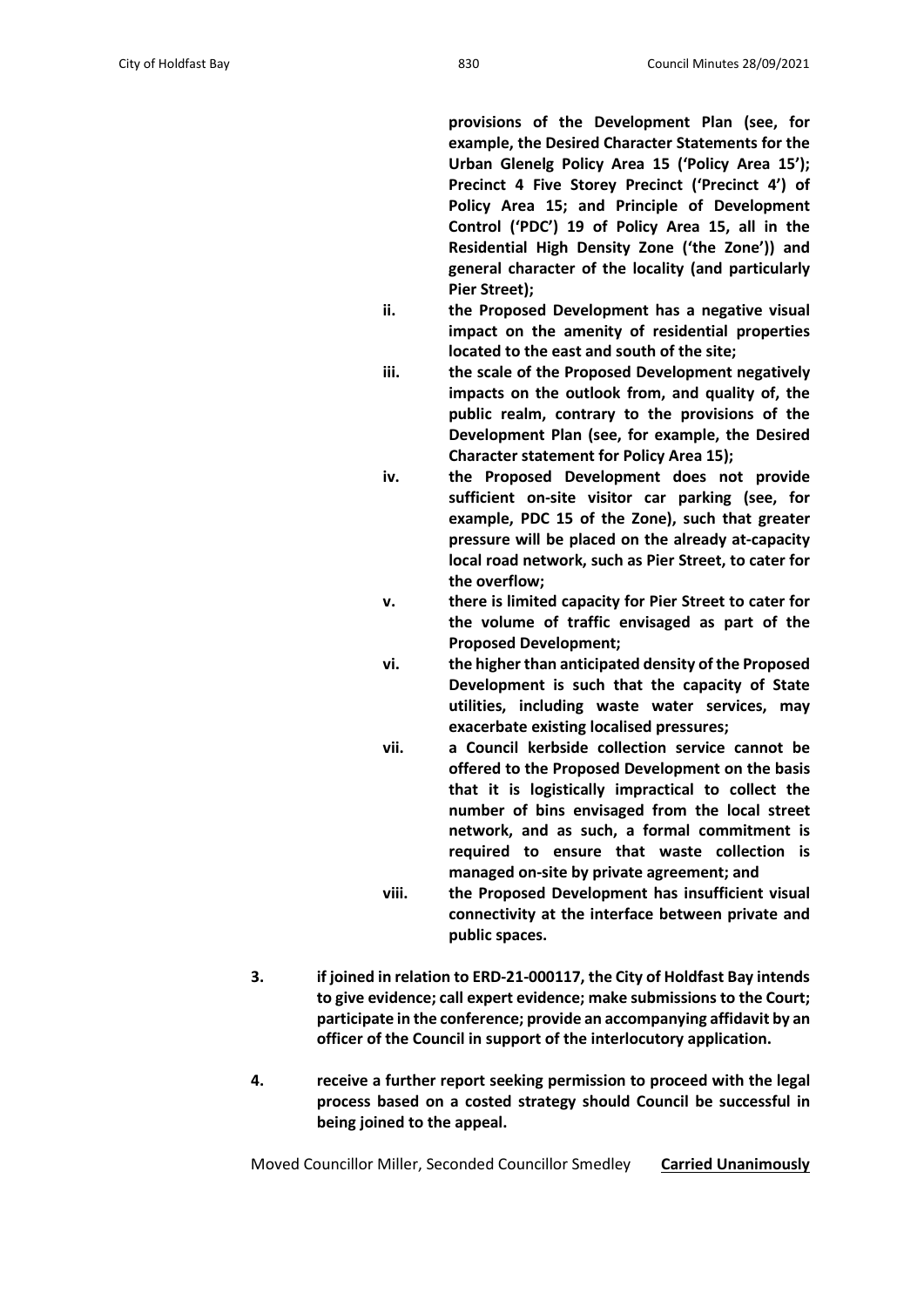#### **16. RESOLUTIONS SUBJECT TO FORMAL MOTION -** Nil

#### **17. URGENT BUSINESS – SUBJECT TO THE LEAVE OF THE MEETING -** Nil

#### **18. ITEMS IN CONFIDENCE**

18.1 **Event Activation** (Report No: 323/21)

**Motion - Exclusion of the Public – Section 90(3)(d) Order C280921/2429**

- **1 That pursuant to Section 90(2) of the** *Local Government Act 1999* **Council hereby orders that the public be excluded from attendance at this meeting with the exception of the Chief Executive Officer and Staff in attendance at the meeting in order to consider Report No: 323/21, Event Activation in confidence.**
- **2. That in accordance with Section 90(3) of the** *Local Government Act 1999* **Council is satisfied that it is necessary that the public be excluded to consider the information contained in Report No: 323/21, Event Activation on the following ground:**
	- **d. pursuant to section 90(3)(d) of the Act, the information to be received, discussed or considered in relation to this Agenda Item is commercial information of a confidential nature (not being a trade secret) the disclosure of which could reasonably be expected to prejudice the commercial position of the person who supplied the information.**

**Zaccaria Concerts and Touring and Frontier Touring (not being an employee of the Council, or a person engaged by the Council), has requested this information to remain confidential.**

**In addition, the disclosure of this information would, on balance, be contrary to the public interest. The public interest in public access to the meeting has been balanced against the public interest in the continued non-disclosure of the information. The benefit to the public at large resulting from withholding the information outweighs the benefit to it of disclosure of the information.** 

**3. The Council is satisfied, the principle that the meeting be conducted in a place open to the public, has been outweighed by the need to keep the information or discussion confidential.**

| Moved Councillor Lonie, Seconded Councillor Lindop | <b>Carried Unanimously</b> |
|----------------------------------------------------|----------------------------|
| <b>RETAIN IN CONFIDENCE - Section 91(7) Order</b>  | C280921/2430               |

**That having considered Agenda Item 18.1 Event Activation (Report No: 323/21) in confidence under section 90(2) and (3)(d) of the** *Local Government Act 1999***, the Council, pursuant to section 91(7) of that Act orders that the report and**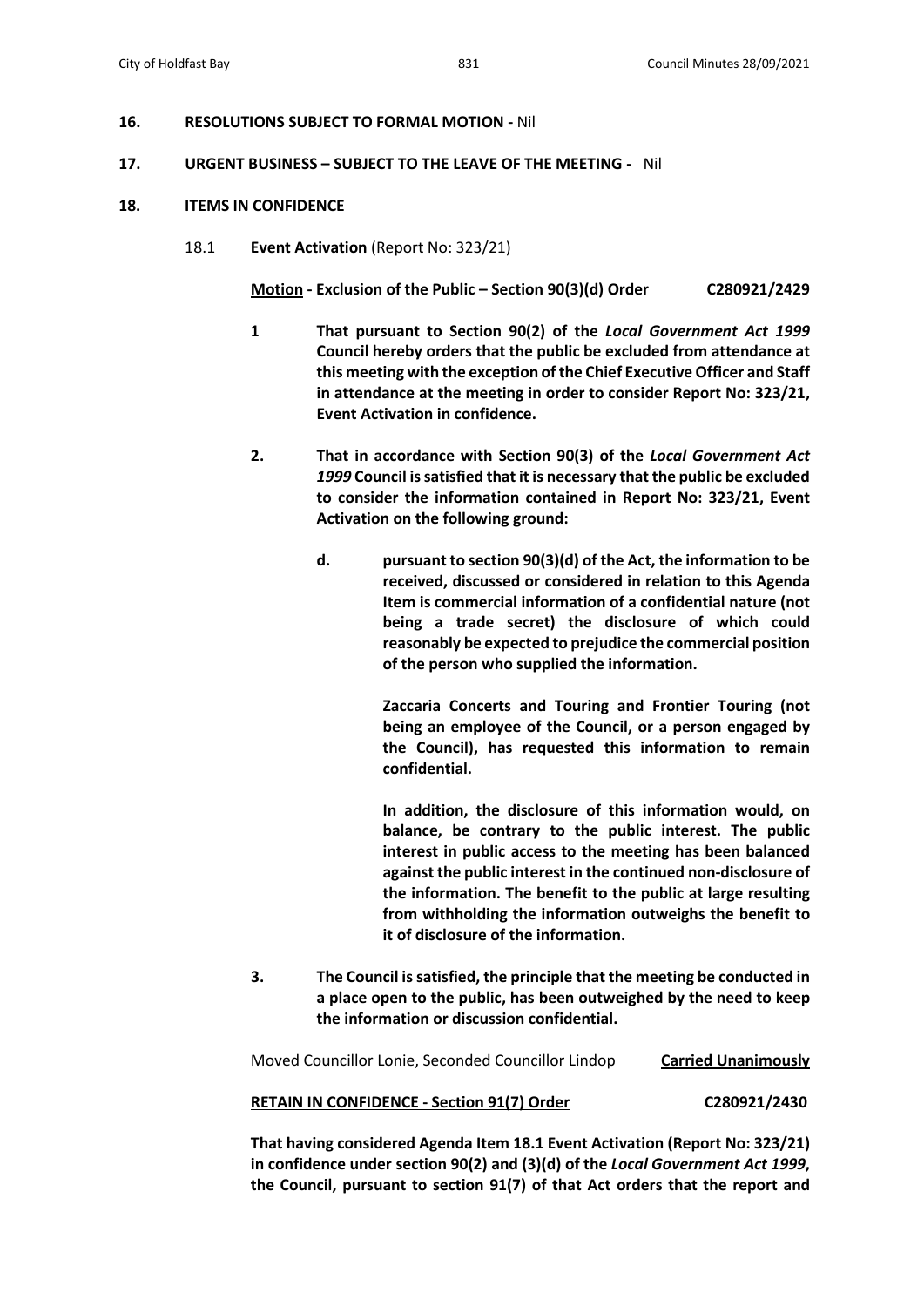**minutes be retained in confidence for a period of 12 months and/or the Chief Executive Officer is authorised to release the documents when the public announcement is made by event organiser.**

Moved Councillor Abley, Seconded Councillor Miller **Carried Unanimously**

18.2 **Claim Against Council** (Report No: 326/21)

**Motion Exclusion of the Public – Section 90(3)(h)&(i) Order C280921/2431**

- **1. That pursuant to Section 90(2) of the** *Local Government Act 1999* **Council hereby orders that the public be excluded from attendance at this meeting with the exception of the Chief Executive Officer and Staff in attendance at the meeting in order to consider Report No: 326/21, Claim Against Council in confidence.**
- **2. That in accordance with Section 90(3) of the** *Local Government Act 1999* **Council is satisfied that it is necessary that the public be excluded to consider the information contained in Report No: 326/21, Claim Against Council on the following grounds:**
	- **h. pursuant to section 90(3)(h) of the Act, the information to be received, discussed or considered in relation to this Agenda Item is legal advice that is strictly confidential & subject to Legal Professional Privilege, and**
	- **i. pursuant to section 90(3)(i) of the Act, the information to be received, discussed or considered in relation to this Agenda Item is information relating to litigation that the Council believes on reasonable grounds will take place involving the Council regarding a claim for payment.**
- **3. The Council is satisfied, the principle that the meeting be conducted in a place open to the public, has been outweighed by the need to keep the information or discussion confidential**

Moved Councillor Lonie, Seconded Councillor Lindop **Carried Unanimously**

# **RETAIN IN CONFIDENCE - Section 91(7) Order C280921/2432**

**That having considered Agenda Item 18.2 Report No: 326/21, Claim Against Council in confidence under section 90(2) and (3)(h)&(i) of the** *Local Government Act 1999,* **the Council, pursuant to section 91(7) of that Act orders that the report, attachments and minutes be retained in confidence until further notice and the Chief Executive Officer is authorised to release the documents when the matter is concluded, giving due consideration to any relevant legal considerations, and that this order be reviewed every 12 months.**

Moved Councillor Lonie, Seconded Councillor Abley **Carried Unanimously**